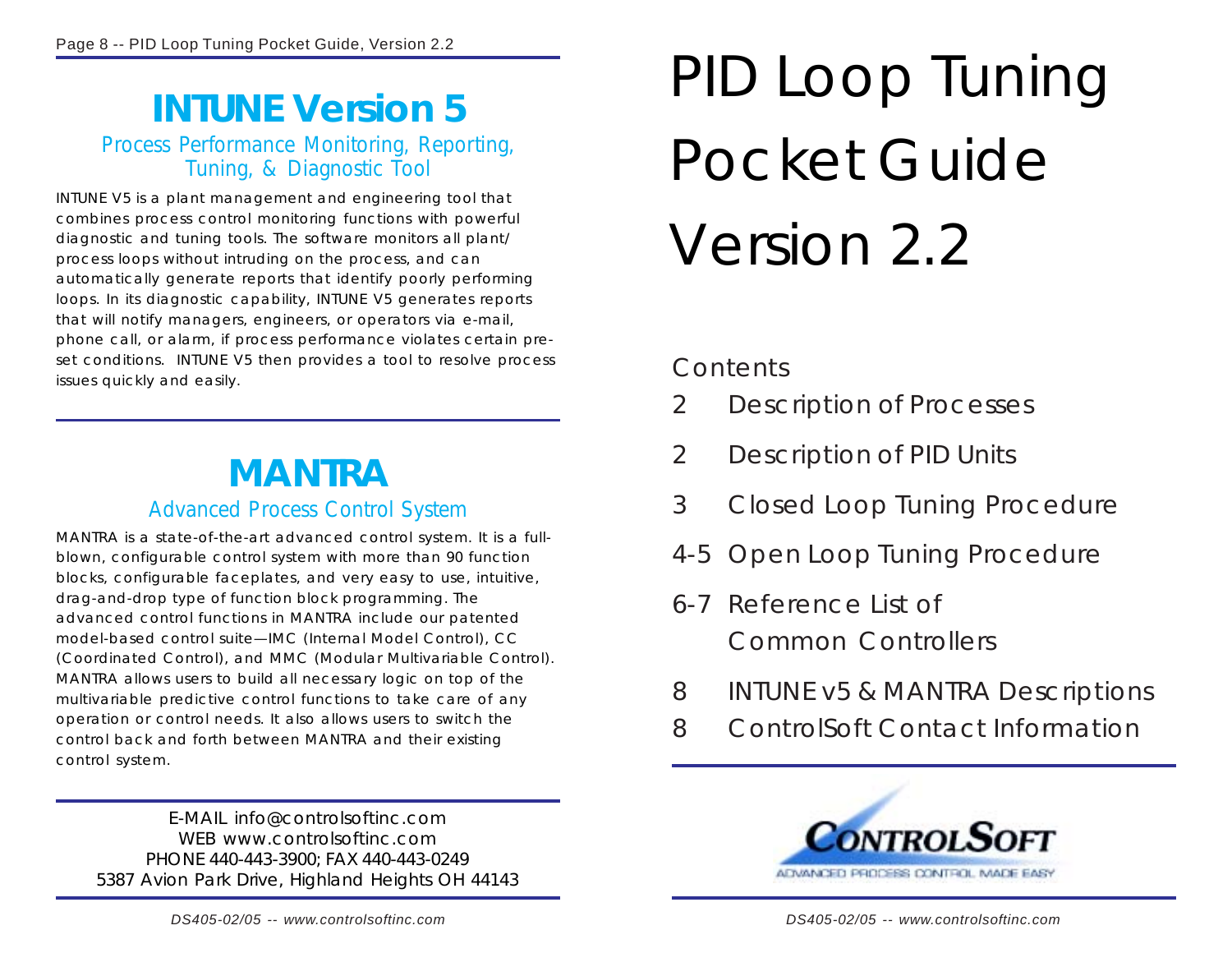#### *DESCRIPTION OF PROCESSES*

#### **Fast Loops (flow, pressure)**

P - Little [Too much will cause cycling]

- I More
- D Not needed

#### **Slow Loops (temperature)**

- P More
- I Some [Too much will cause cycling]
- D Some

#### **Integrating (level & insulated temp)** P - More

- I Little [Will cause cycling]
- D- Must [If D is not used, the loop will
	- cycle.]

#### **Noisy Loops (any PID loop where the measurement is constantly changing)**

- P Low [Will cause cycling]
- I Most [Accumulated error]
- D Off [Will cause cycling]

#### *DESCRIPTION OF PID UNITS*

**Proportional Term** is the amount added to the output based on the current error. Proportional Gain is a Multiplier. If the error is 10 and the Gain is .8, then the output will move 8%.

*Proportional Band is a Divider as a percentage.*

If the error is 10 and the Band is 125%, then output is  $(10^*(100/125))=8\%$ . *Conversion between P-Gain and P-Band:*

 $P$ -Band = 100/P-Gain

**Integral Term** is the amount added to the output based on the sum of the error.

*Time Constant* is the time for one full repeat of P-Term.

If the P-Term is 8% and the Time Constant is 10 seconds, then the output will ramp up 8% every 10 seconds.

*Reset Rate* is amount the output will move in one second.

If the P-Term is 8% and the Reset Rate is .1 repeat/sec, then the output will move .1\*8 every second and take 10 seconds for the full repeat of the P-Term of 8%.

*Integral Gain* is the same as the Reset Rate multiplied by the P-Gain.

*Conversion between Time and Reset Rate:*

Reset Rate = 1/ Time Constant I-Gain = (1/Time Constant)\*P-Gain

**Derivative Term** is the amount subtracted from the output based on the rate of change of the error.

*Time Constant* is the amount of time the controller will look forward. *Derivative Gain* is the amount of time the controller looks forward multiplied by the P-Gain.

#### *GE PID BLOCKS*

#### Series 90/30/70 PID Block ISA P Gain (Gain \* 100) I Reset Rate (Repeats/sec \* 1000) D Time Constant (Sec \* 100)

Series 90/30/70 PID Block Independent P Gain (Gain \* 100) I Reset Rate (Repeats/sec \* 1000) D Gain (Gain \* 100)

#### *MANTRA PID BLOCKS*

PID Block Series P Gain (Gain \* 1) I Time Constant (Sec \* 1) D Time Constant (Sec \* 1)

PID Block Parallel P Gain (Gain \* 1) I Reset Rate (Repeats/sec \* 1) D Gain (Gain \* 1)

PID Block Non-Interacting P Gain (Gain \* 1) I Time Constant (Sec \* 1) D Time Constant (Sec \* 1)

#### *MODICON PID BLOCKS*

KPID Block P Gain (Gain \* 1) I Time Constant (Sec \* 1) D Time Constant (Sec \* 1)

#### PID Block

P Gain (Gain \* 1) I Time Constant (Sec \* 1) D Time Constant (Sec \* 1)

#### PID2 Block

P Band (Band \* 1) I Reset Rate (Repeats/min \* 100) D Time Constant (Min \* 100)

#### *OMRON PID BLOCKS*

PID Block P Gain (Gain \* 1) I Time Constant (Sec \* 10) D Time Constant (Sec \* 10)

#### *SIEMENS PID BLOCKS*

TI PID Block P Gain (Gain \* 1) I Time Constant (Min \* 1) D Time Constant (Min \* 1)

S7 controller C non-interacting P Gain (Gain \* 1) I Time Constant (Sec \* 1) D Time Constant (Sec \* 1)

#### *SQUARE D PID BLOCKS*

PID Block P Gain (Gain \* 100) I Reset Rate (Repeats/min \* 100) D Time Constant (Min \* 6000)

#### *WESTINGHOUSE PID BLOCKS*

WFDP PID Block P Gain (Gain \* 100) I Time Constant (Sec \* 1) D Gain (Gain \* 1)

#### Ovation PID Block

P Gain (Gain \*1) I Time Constant (Sec \*1) D Gain (Gain \*1)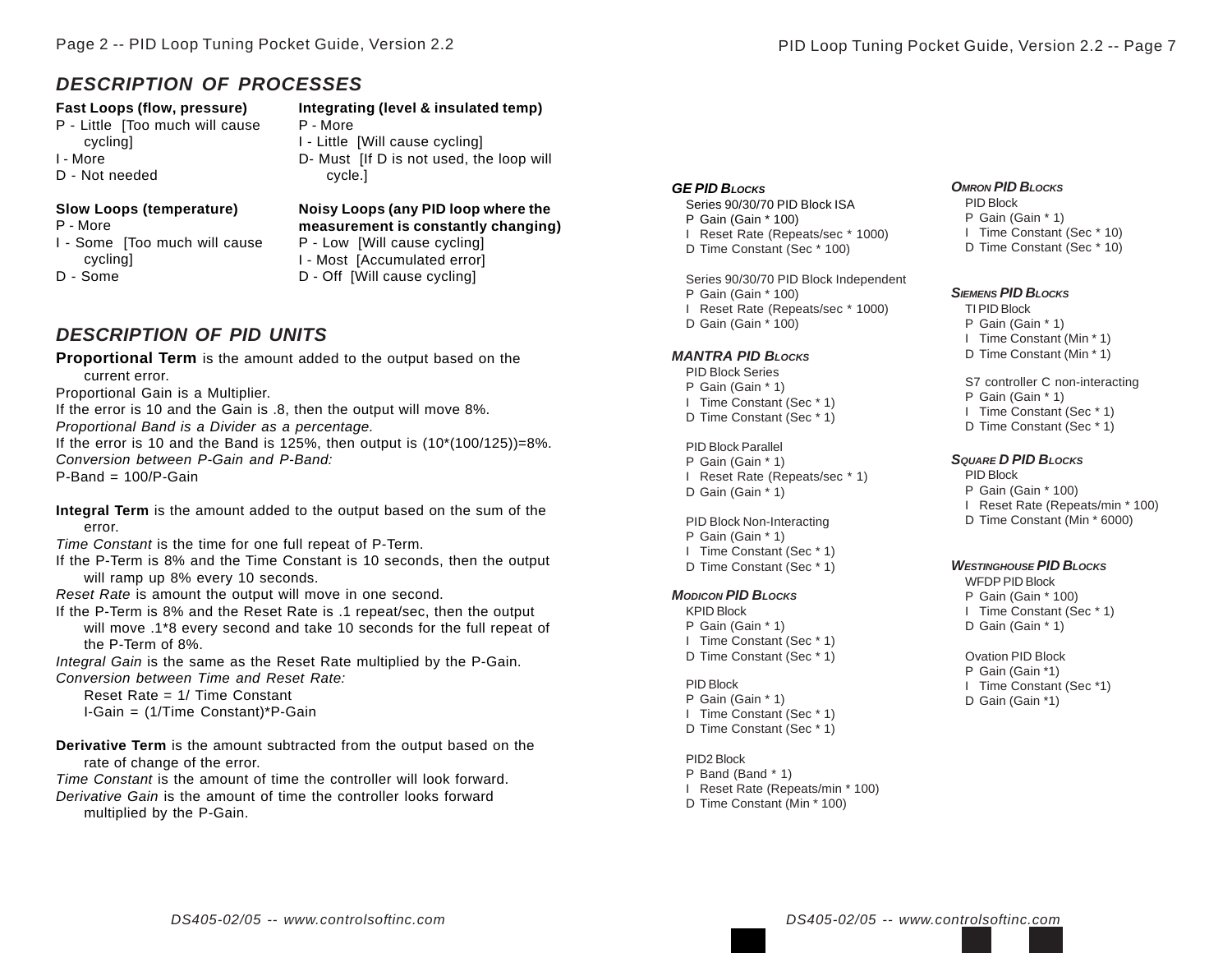#### *REFERENCE*

Following is a summary of many of the more common controllers available on the market. For units of other controllers, please contact ControlSoft (see page 8 for contact information).

#### *AB PID BLOCKS*

PLC5 Integer Block ISA P Gain (Gain \* 100) I Time Constant (Min \* 100) D Time Constant (Min \* 100)

PLC5 Integer Block Independent Gains P Gain (Gain \* 100) I Reset Rate (Repeats/sec \* 1000) D Gain (Gain \* 100)

PLC5 PD Block ISA P (Gain \*1) I Time Constant (Min \* 1) D Time Constant (Min \* 1)

PLC5 PD Block Independent Gains P Gain (Gain \* 1) I Reset Rate (Repeats/sec \* 1) D Gain (Gain \* 1)

PLC5 PCO Block Dependent Gains P Gain (Gain \* 1) I Time Constant (Min \* 1) D Time Constant (Min \* 1)

PLC5 PCO Block Independent Gains P Gain (Gain \* 1) I Reset Rate (Repeats/sec \* 1) D Gain (Gain \* 1)

SLC PID Block with RG bit on P Gain (Gain \*100) I Time Constant (Min \* 100) D Time Constant (Min \* 100)

SLC PID Block with RG bit off P Gain (Gain \*10) I Time Constant (Min \* 10) D Time Constant (Min \* 100)

ControlLogix PID Block Independent P Gain (Gain \* 1) I Time Constant (Min \* 1) D Time Constant (Min \* 1)

ControlLogix PID Block Dependent P Gain (Gain \* 100) I Reset Rate (Repeats/sec \* 1) D Gain (Gain \* 1)

ControlLogix PIDE Block Independent P Gain (Gain \* 1) I Time Constant (Min \* 1) D Time Constant (Min \* 1)

ControlLogix PIDE Block Dependent P Gain (Gain \* 100) I Reset Rate (Repeats/sec \* 1) D Gain (Gain \* 1)

#### *BAILEY INFI90 PID BLOCKS*

156,0 PID Block P Gain (Gain \*1) I Reset Rate (Repeats/min \* 1) D Time Constant (Min \* 1)

156,1 PID Block P Gain (Gain \* 1) I Reset Rate (Repeats/min \* 1) D Time Constant (Min \* 1)

156,2 PID Block P Gain (Gain \* 1) I Reset Rate (Repeats/min \* 1) D Time Constant (Min \* 1)

156,3 PID Block P Gain (Gain \* 1) I Time Constant (Min \* 1) D Time Constant (Min \* 1)

#### *FOXBORO PID BLOCKS*

I/A Series PID, PIDA, PIDE, PIDX, PIDXE P Band (Band \* 1) I Time Constant (Min \* 1) D Time Constant (Min \* 1)

### *CLOSED LOOP TUNING PROCEDURE*

#### *CLOSED LOOP STEP 1: KNOW THE PROCESS*

- Identify the loop you intend to tune and determine the speed of the loop. A rough categorization is as follows:
- Fast loop has response time from less than one second to about 10 seconds, such as a flow loop. Use of PI controller is sufficient.
- Medium loop has response time of several seconds up to about 30 seconds, such as flow, temperature, and pressure. Use either PI or PID controller
- Slow loop has response time of more than 30 seconds, such as many temperature loops and level loops. Use of PID controller is recommended.

#### *CLOSED LOOP STEP 2: KNOW THE CONTROLLER*

Identify the units of your PID controller,

- Proportional term (P-Term) is either a Proportional Gain (P-Gain) or Proportional Band (P-Band).
- Integral term (I-Term) can be a Time Constant (in minutes or seconds), Reset Rate (1/second or 1/minute), or I-Gain (Reset rate \* Proportional gain).
- Derivative term (D-Term) can be Time Constant (in seconds or minutes) or Derivative Gain (derivative time constant \* proportional gain).
- In this document, Proportional Gain, Integral Reset Rate, and Derivative Gain are assumed.

Convert back to your controller units if necessary.

- The Reference section is a summary of many of the more common controllers available on the market.
- For units of other controllers, please contact ControlSoft.

#### *CLOSED LOOP STEP 3: WATCH THE RESPONSE*

- Make a small change of setpoint (say 5%) or wait for a disturbance in the process. Then watch for process variable (PV) and control output (CO) responses.
- If no visible instantaneous change of CO upon the change of setpoint or no apparent overshoot (over damped), increase your proportional gain by 50%.
- If the PV is unstable or has sustained oscillation, with overshoot greater than 25%, reduce Proportional Gain by 50% and reduce Integral Reset Rate by 50%.
- If PV oscillation persists with tolerable overshoot, reduce Proportional Gain by 20% and reduce Integral Reset Rate by 50%.
- If 3 or more consecutive peaks occur upon the change of setpoint, reduce Integral Reset Rate by 30% and increase Derivative Gain by 50%.
- If PV stays fairly flat and below (or above) the setpoint for a long time, after change of setpoint or beginning of disturbance (long tail scenario), increase Integral Reset Rate by 100%.

Repeat step 3 until the closed-loop response is satisfactory to you.